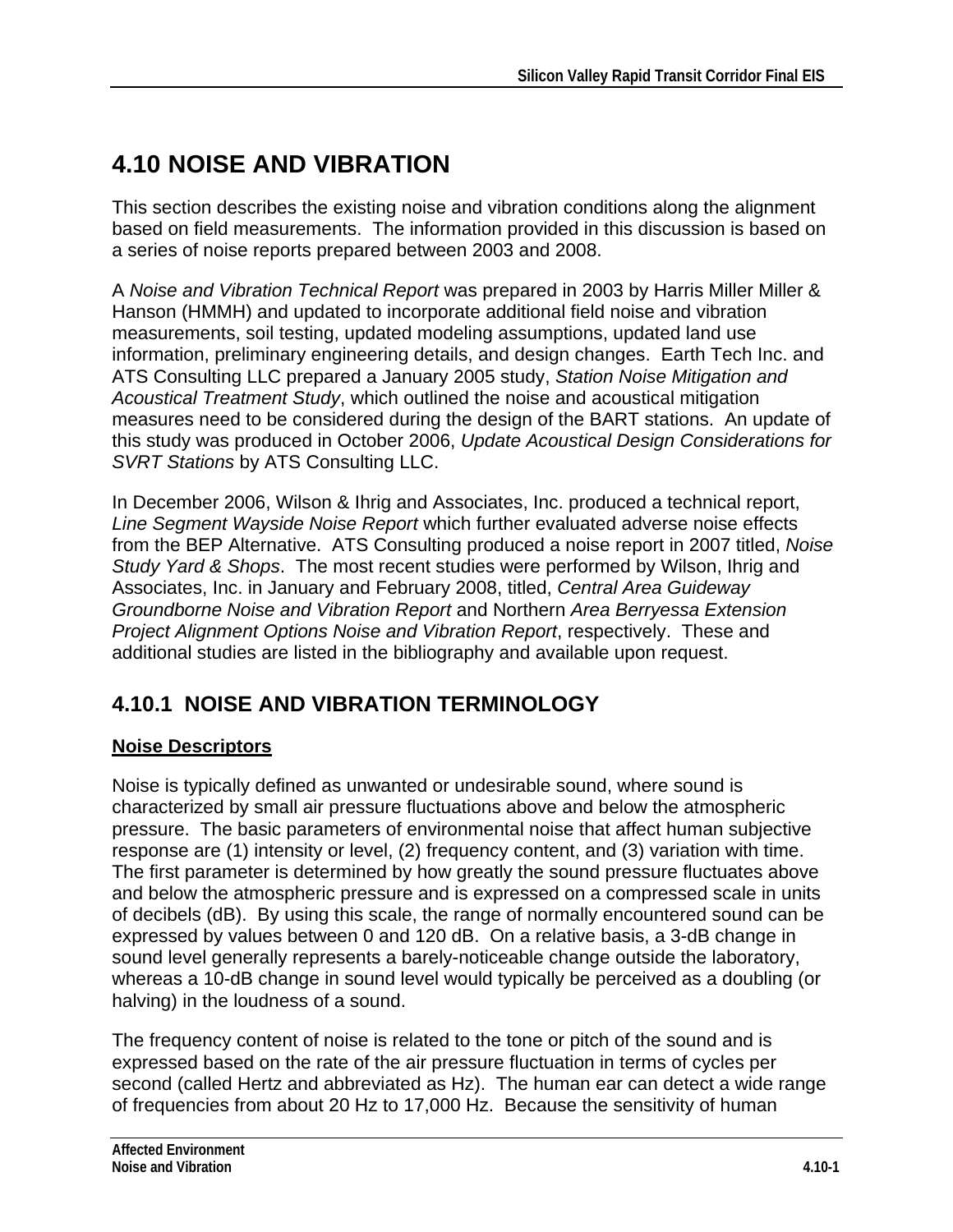hearing varies with frequency, the A-weighting system is commonly used when measuring environmental noise to provide a single number descriptor that correlates with human subjective response. Sound levels measured using this weighting system are called "A-weighted sound levels" and are expressed in decibel notation as "dBA." The A-weighted sound level is widely accepted for describing environmental noise. Figure 4.10-1 provides a comparison of representative dBA levels for common noise sources and environments. While the extremes range from 0 dBA (approximate threshold of hearing) to 120 dBA (jet aircraft at 500 feet), most commonly encountered noise levels fall within the range of 40 dBA to 90 dBA.

Because environmental noise fluctuates from moment to moment, it is common practice to condense all of this information into a single number called the "equivalent sound level" (Leq). Leq is a measure of sound energy over a period of time, typically 1 hour or 24 hours. It is referred to as the equivalent sound level because it is equivalent to the level of a steady sound that, over a referenced duration and location, has the same sound energy as the actual fluctuating sound. Often Leq values over a 24-hour period are used to calculate cumulative noise exposure in terms of the "day-night equivalent sound level" (Ldn). Ldn is the A-weighted Leq for a 24-hour period with an added 10-dB penalty imposed on noise that occurs during the nighttime hours (between 10 p.m. and 7 a.m.). Many surveys have shown that Ldn is well correlated with human annoyance, and therefore this descriptor is widely used for environmental noise impact assessment. Figure 4.10-2 provides examples of typical noise environment and criteria in terms of Ldn. While the extremes of Ldn range from 35 dBA in a wilderness environment to 85 dBA in noisy urban environments, Ldn generally ranges between 55 dBA and 75 dBA in most communities. As shown in Figure 4.10-2, this spans the range between an "ideal" residential environment and the threshold for an unacceptable residential environment according to the U.S. Department of Housing and Urban Development (HUD) and USEPA.

Environmental noise can also be described statistically using percentile sound levels, Ln, which refer to the sound level exceeded "n" percent of the time. For example, the sound level exceeded 90 percent of the time, denoted as L90, represents the "background" noise in a community. Similarly, the sound level exceeded 33 percent of the time (L33) is often used to approximate the Leq in the absence of loud, intermittent sources such as aircraft and trains.

#### **Ground-Borne Noise and Vibration Descriptors**

Some common sources of ground-borne vibration are trains, buses on rough roads, and construction activities such as blasting, pile-driving and operating heavy earth-moving equipment. The effects of ground-borne vibration include the movement of the building floors, rattling of windows, shaking of items on shelves or hanging on walls, and rumbling sounds. The rumbling sound caused by the vibration of room surfaces is called ground-borne noise.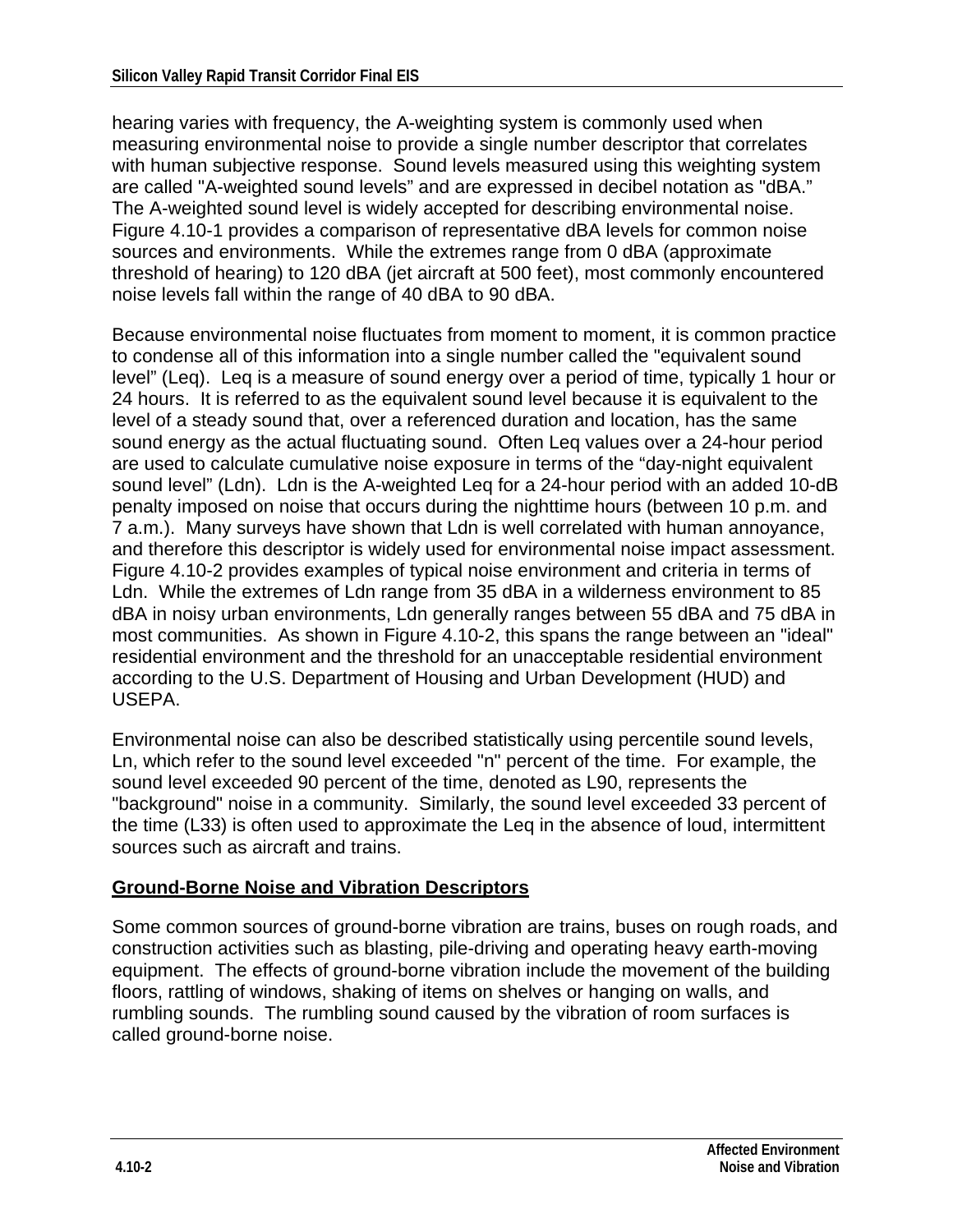| Noise<br>Level<br>(dBA) | <b>Extremes</b>           | Home<br>Appliances | Speech<br>at 3 ft                  | Motor<br>Vehicles<br>at 50 ft        | Railroad<br>Operations<br>at 100 ft | <b>General Type</b><br>of Community<br>Environment |
|-------------------------|---------------------------|--------------------|------------------------------------|--------------------------------------|-------------------------------------|----------------------------------------------------|
| 120                     | Jet Aircraft<br>at 500ft. |                    |                                    |                                      |                                     |                                                    |
| 110                     |                           |                    |                                    | Sirens                               | Horns                               |                                                    |
| 100                     |                           |                    |                                    |                                      |                                     |                                                    |
|                         |                           |                    |                                    | <b>Diesel Truck</b><br>(Not Muffled) | Locomotive                          |                                                    |
| 90                      |                           |                    |                                    | Diesel Truck                         |                                     |                                                    |
| 80                      |                           | <b>Shop Tools</b>  | Shout                              | (Muffled)                            | Rail Cars                           |                                                    |
|                         |                           | Blender            | <b>Loud Voice</b>                  | Automobile<br>at 70 mph              | at 50 mph<br>Loco Idling            | Major Metropolis<br>(Daytime)                      |
| 70                      |                           |                    |                                    | Automobile                           |                                     | Urban                                              |
| 60                      |                           | Dishwasher         | Normal Voice                       | at 40 mph                            |                                     | (Daytime)                                          |
|                         |                           | Air Conditioner    | Normal Voice<br>(Back to Listener) | Automobile<br>at 20 mph              |                                     | Suburban<br>(Daytime)                              |
| 50                      |                           |                    |                                    |                                      |                                     | Rural                                              |
| 40                      |                           | Refrigerator       |                                    |                                      |                                     | (Daytime)                                          |
|                         |                           |                    |                                    |                                      |                                     |                                                    |
| 30                      |                           |                    |                                    |                                      |                                     |                                                    |
| 20                      |                           |                    |                                    |                                      |                                     |                                                    |
| 10                      |                           |                    |                                    |                                      |                                     |                                                    |
| 0                       | Threshold<br>of Hearing   |                    |                                    |                                      |                                     |                                                    |
|                         |                           |                    |                                    |                                      |                                     |                                                    |

Source: VTA, 2008.

Figure 4.10-1: Comparison of Various Noise Levels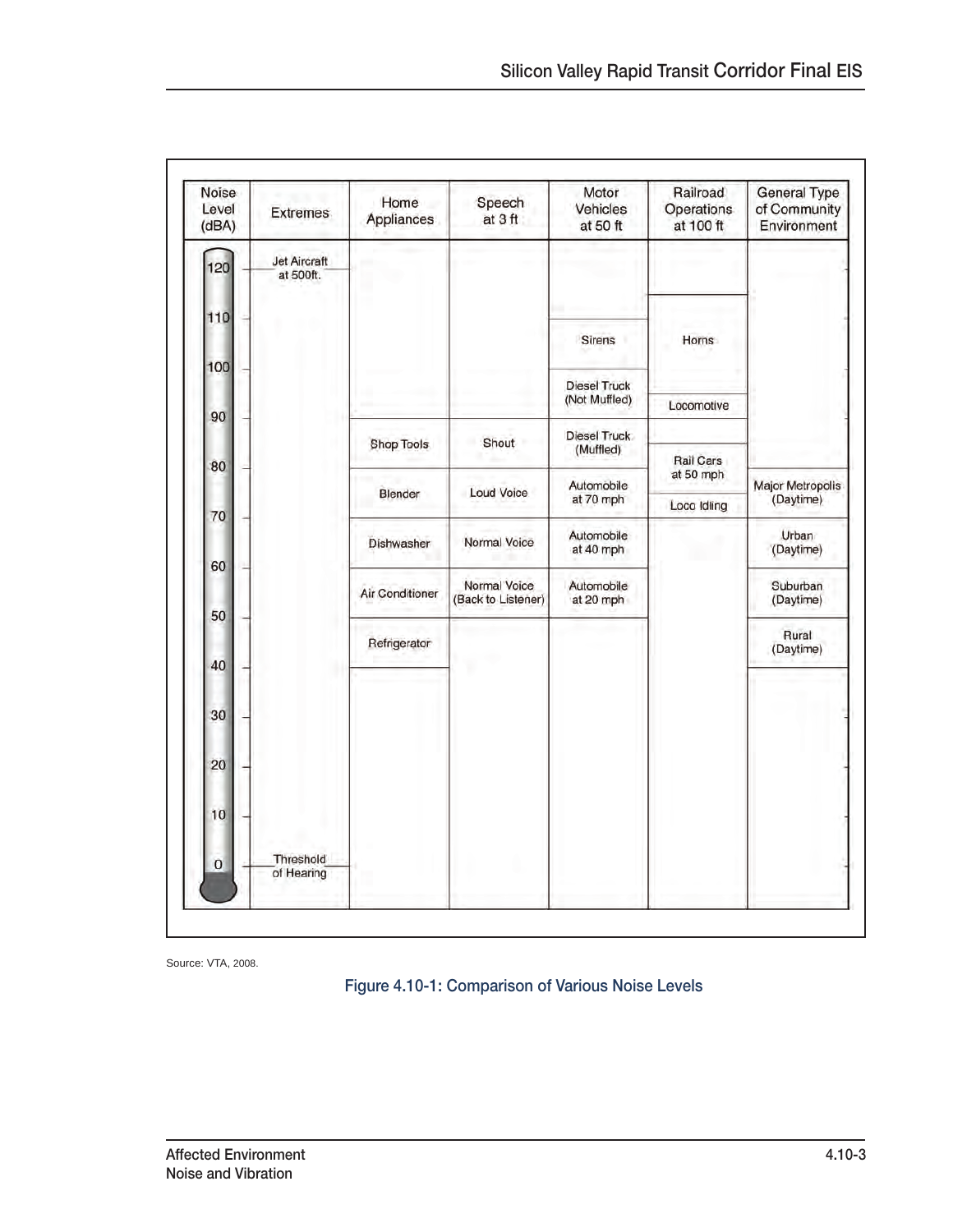

Source: VTA, 2008.

#### Figure 4.10-2: Examples of Typical Outdoor Noise Exposure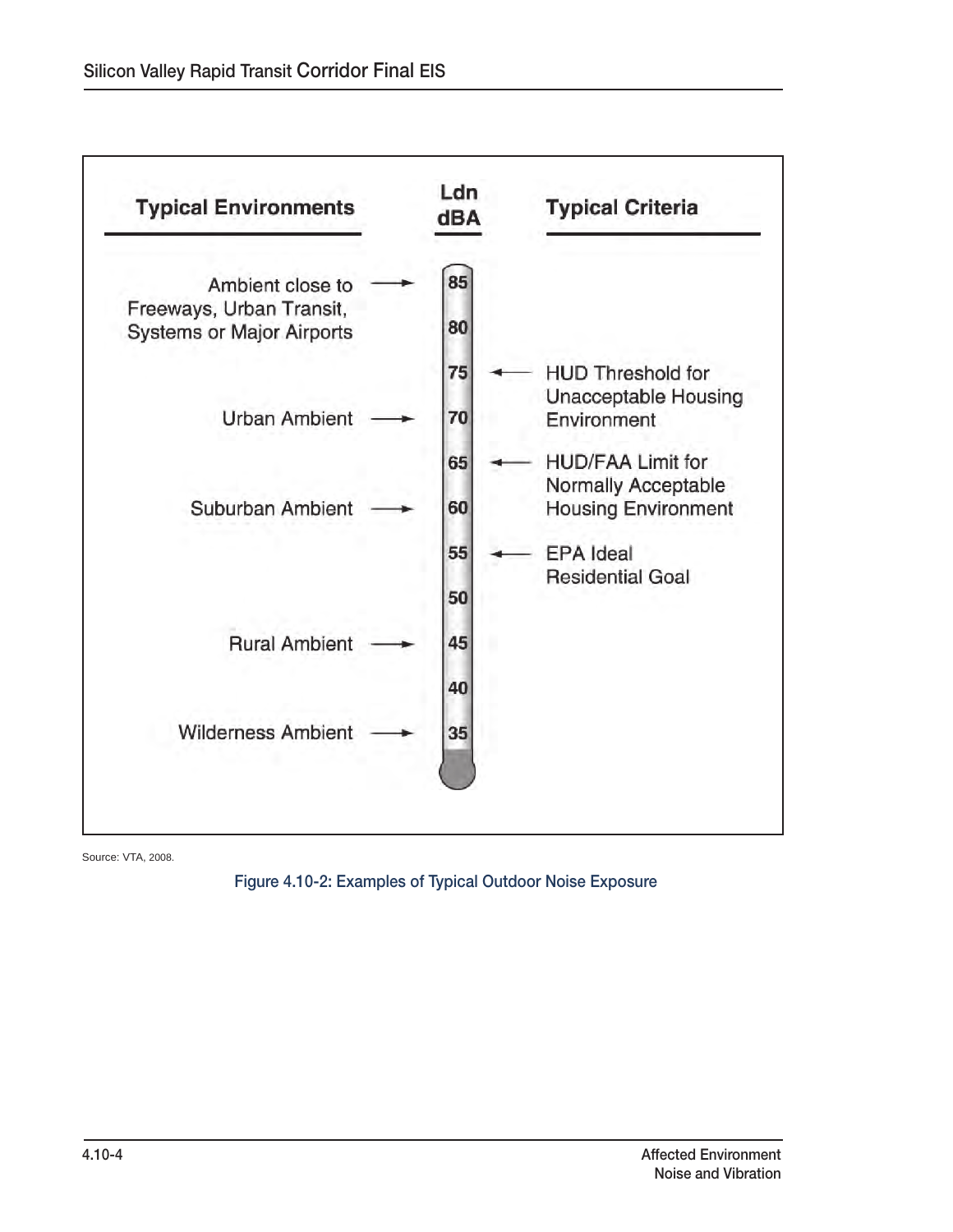The basic concepts of ground-borne vibration and noise are illustrated for a rail system in Figure 4.10-3. The train wheels rolling on the rails create vibration energy that is transmitted through the track support system into the transit structure. The amount of energy that is transmitted into the transit structure is strongly dependent on factors such as how smooth the wheels and rails are and the resonance frequencies of the vehicle suspension system and the track support system. These systems, like all mechanical systems, have resonances that result in increased vibration response at certain frequencies, called natural frequencies.

The vibration of the transit structure creates vibration waves that propagate through the various soil and rock strata to the foundations of nearby buildings. The vibration propagates from the foundation throughout the building structure. The maximum vibration amplitudes of the floors and walls of a building often will be at the resonance frequencies of various components of the building.

Ground-borne vibration is the oscillatory motion of the ground about an equilibrium position. It can be described in terms of displacement, velocity, or acceleration. Displacement refers to the distance an object moves away from its equilibrium position, velocity refers to the rate of change in displacement or the speed of this motion, and acceleration refers to the time rate of change in the velocity of the object.

Although displacement is easier to understand than velocity or acceleration, it is rarely used for describing ground-borne vibration. One reason for this is that most sensors used for measuring ground-borne vibration are designed to provide output signals proportional to either velocity or acceleration. Even more important, the response of humans, buildings, and equipment to vibration is more accurately described using velocity or acceleration. Sensitivity to vibration typically corresponds to the amplitude of vibration velocity within the low frequency range of most concern for environmental vibration (roughly 5 to 100 Hz). Therefore, vibration velocity is used in this analysis as the primary measure to evaluate the effects of vibration.

Vibration velocity level can be expressed in terms of decibels (VdB) relative to one micro-inch (µin) per second (1 x  $10^{-6}$  inch per second). Figure 4.10-4 illustrates typical ground-borne vibration levels for common sources, as well as criteria for human and structural response to ground-borne vibration.

As shown, the range is from approximately 50 VdB to 100 VdB, from imperceptible background vibration to the threshold of damage. Although the threshold of human perception to vibration is approximately 65 VdB, annoyance is not usually substantial unless the vibration exceeds 70 VdB.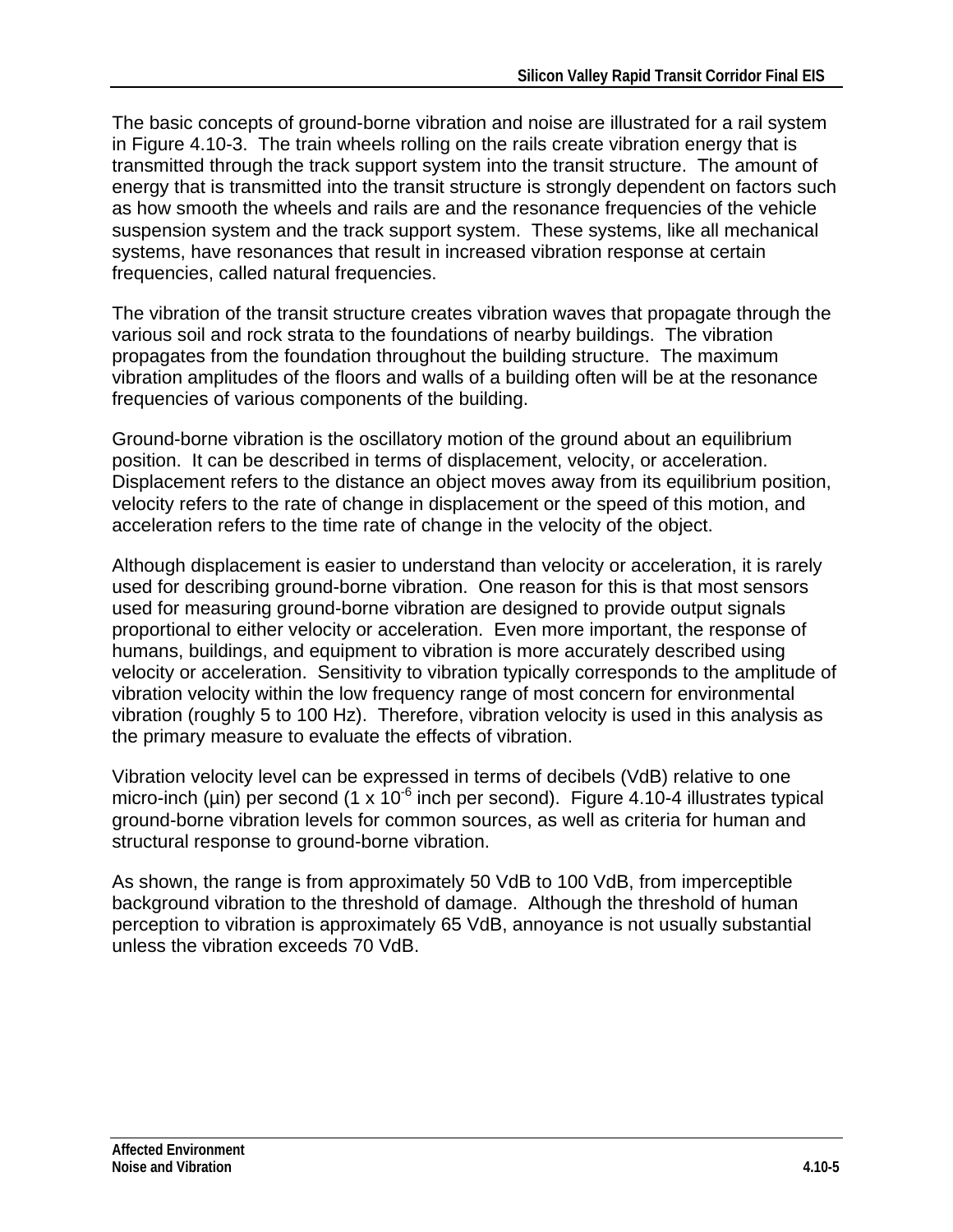

Source: Wilson Ihng, 2008

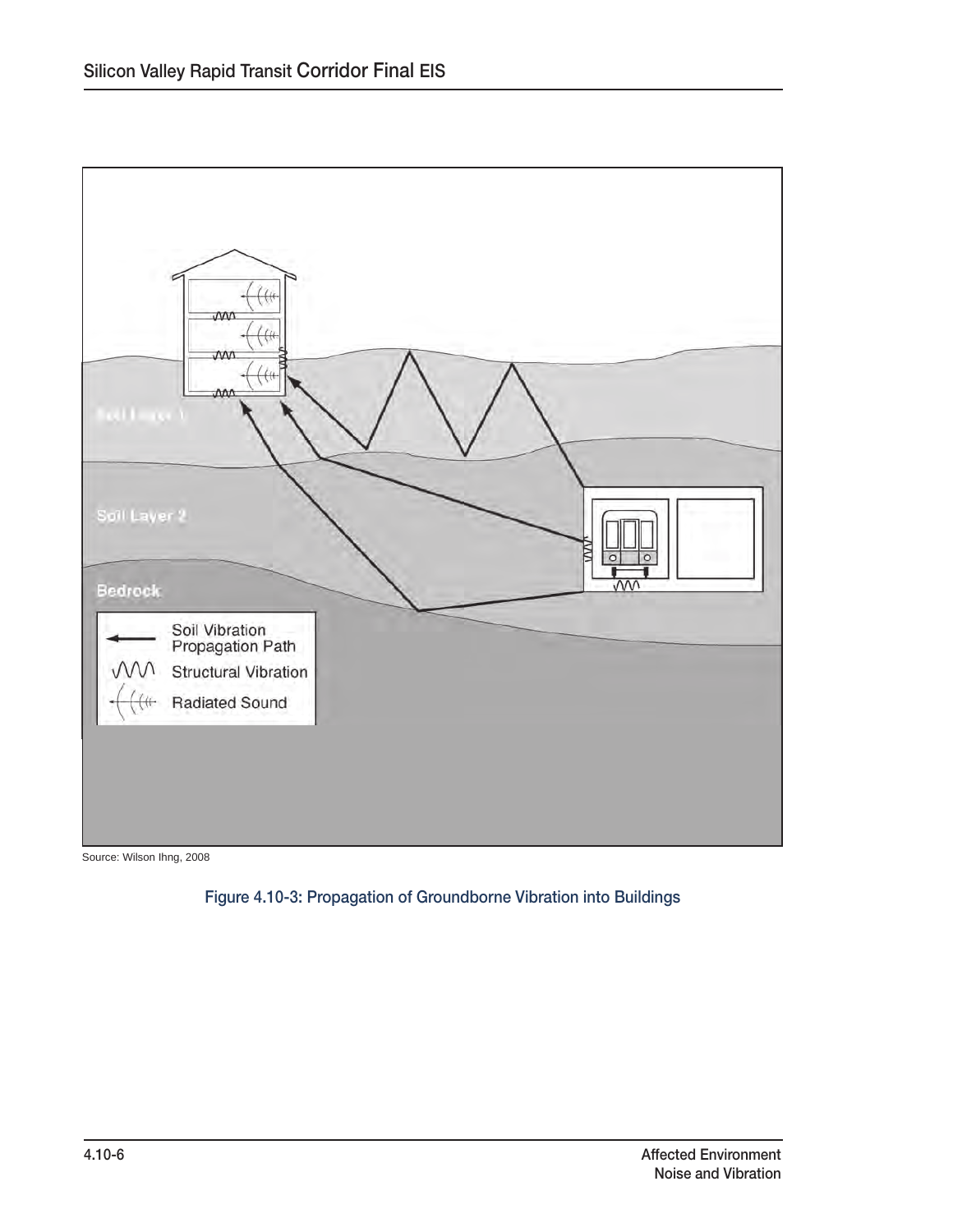

Source: VTA, 2008.

Figure 4.10-4: Typical Groundborne Vibration Levels and Criteria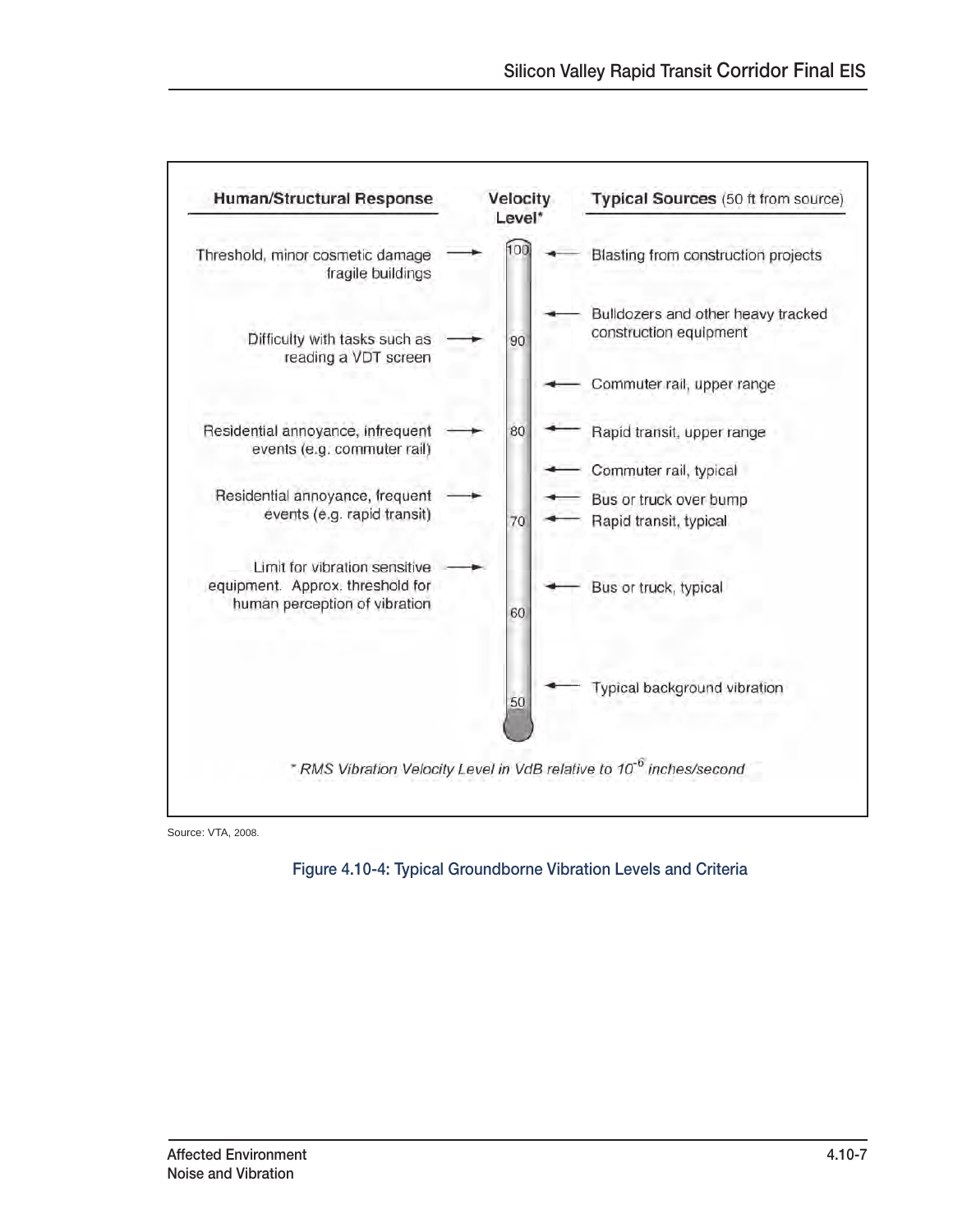# **4.10.2 NOISE AND VIBRATION METHODOLOGY**

#### **Noise Methodology**

To characterize the existing noise conditions along the alignment, field measurements were taken in fall 2001, and spring and fall 2002, fall 2004, and fall 2007. Noise measurement sites were selected based on a review of aerial photographs and visual surveys of noise-sensitive land uses (receptors) along the alignment. Thirty-two sites, designated as Sites LT1 through LT32, were selected for long-term (typically 24-hour) monitoring. Four sites, designated as Sites ST1 through ST9, were selected for shortterm (one- to three-hour) monitoring. An additional site, designated Site LTWS, was used from the BART Warm Springs Extension study. Noise measurements conducted for the BART Warm Springs Extension environmental document were used to characterize noise near the BART Warm Springs Station to I-880.

Noise measurements were taken with equipment that conforms to American National Standards Institute (ANSI) Standard S1.4 for Type 1 (Precision) sound level meters. Long-term noise measurements were recorded by unattended Larson Davis Model 820 and 870 portable automatic noise monitors that continuously sampled the A-weighted sound level, typically over one 24-hour period. These monitors recorded hourly results, including the Lmax, the Leq, and the Ln. The Ldn was subsequently computed from the hourly Leq data. Short-term ambient noise measurements were conducted using an attended Larson Davis Model 820 noise monitor to obtain hourly Lmax, Leq, and Ln levels for a one- to three-hour period.

A screening analysis was performed to identify sensitive receptors within 350 feet of the proposed alignment and 250 feet from proposed stations and ancillary equipment. The vast majority of these receptors are single and multi-family residences, falling under FTA Category 2. The remaining receptors were institutional sites falling under FTA Category 3, including two churches and two schools. The receptors were clustered based on distance to the tracks, acoustical shielding between the receptors and the tracks, and location relative to crossovers and grade crossings. The existing noise exposure at each cluster of receptors was estimated based on long- and short-term ambient noise measurements (see Section 4.10.3) and was used to determine the thresholds for moderate and severe impact using the FTA Noise Impact Criteria. In areas where the projections show either moderate or severe impact, mitigation measures were identified.

#### **Ground-Borne Vibration and Noise Methodology**

Freight trains along the railroad corridor and heavy truck traffic on nearby roadways are the primary contributors to the existing vibration environment along the alignment. A measurement program was carried out in the fall and winter of 2001, 2002, 2004 and summer 2005 to characterize ground-borne vibration propagation at representative sites. Vibration measurement test sites were selected based on a review of aerial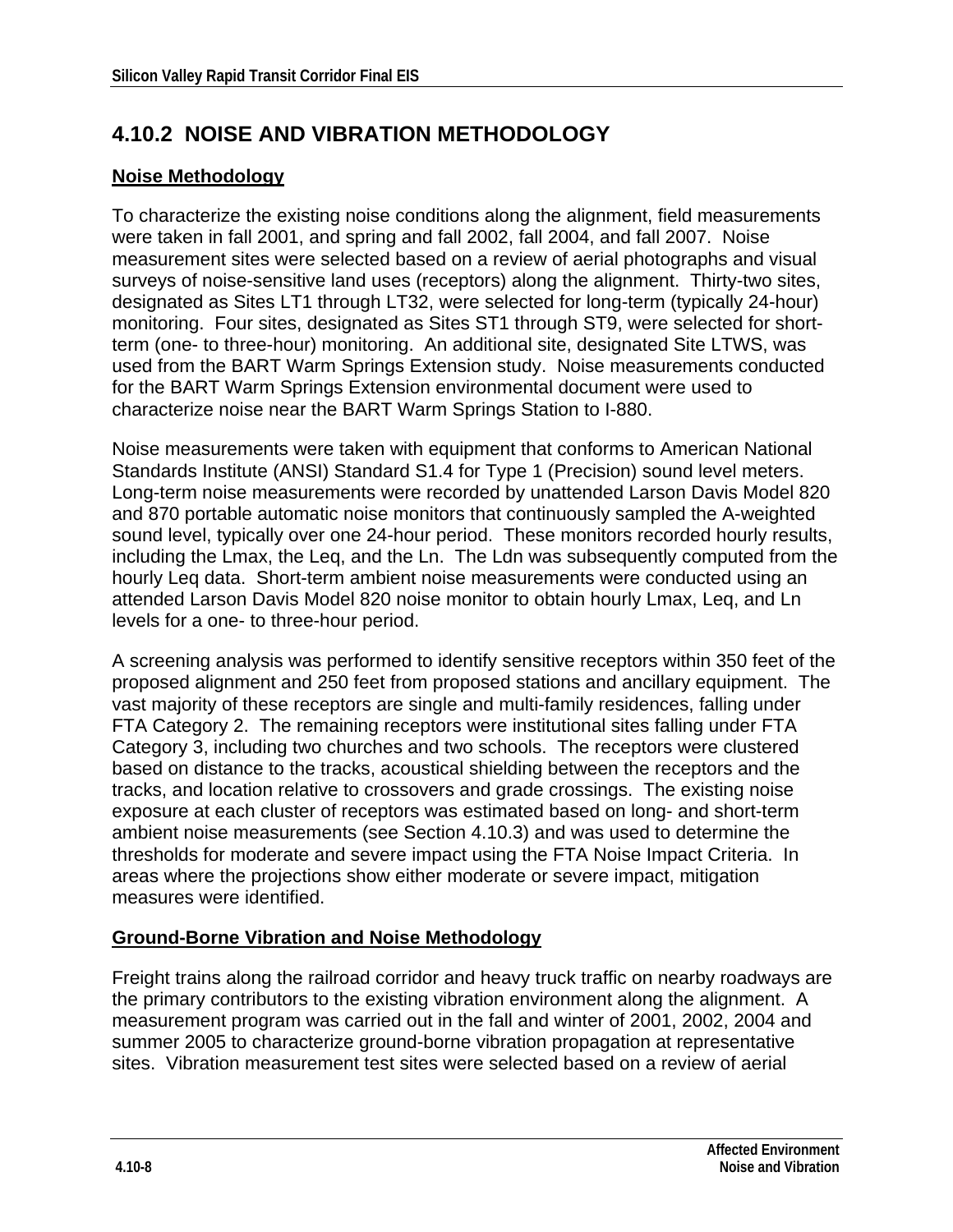photographs, supplemented by a visual land-use survey. Twenty-two sites were selected to represent a range of soil conditions in areas along the corridor that include a substantial number of vibration-sensitive receptors.

### **4.10.3 NOISE AND VIBRATION MEASUREMENTS**

#### **Measurements**

The locations of sites where ambient noise measurements were taken are shown in Figure 4.10-5 and are described below. Long-term measurements were taken at sites LT1 through LT31. Short-term measurements were taken at sites ST1 through ST10. The primary sources observed to contribute to the existing noise environment along the alignment or in the vicinity are motor vehicle traffic on nearby and distant roadways, aircraft overflights, UPRR operations, construction activities, and general community activities. Figure 4.10-6 shows the locations where vibration measurements were taken.

Noise measurement results are shown in Table 4.10-1. The long-term measurements indicate that existing Ldn ranges from 51 to 76 dBA along the corridor; these values are generally within FTA acceptability criteria thresholds. These results were used as a basis for determining existing noise conditions at all noise-sensitive receptors along the proposed BART alignment.

# **4.10.4 REGULATORY CONSIDERATIONS**

Operational noise standards defined in the 2006 FTA manual, Transit Noise and Vibration Impact Assessment are used to determine the noise impacts of the BEP and SVRTP alternatives as discussed in Section 5.10, Noise and Vibration. The FTA Noise Impact Criteria are founded on well-documented research on community reaction to noise and are based on change in noise exposure using a sliding scale.

Construction noise regulations include standards set by local jurisdictions as discussed in Chapter 6.0, Construction.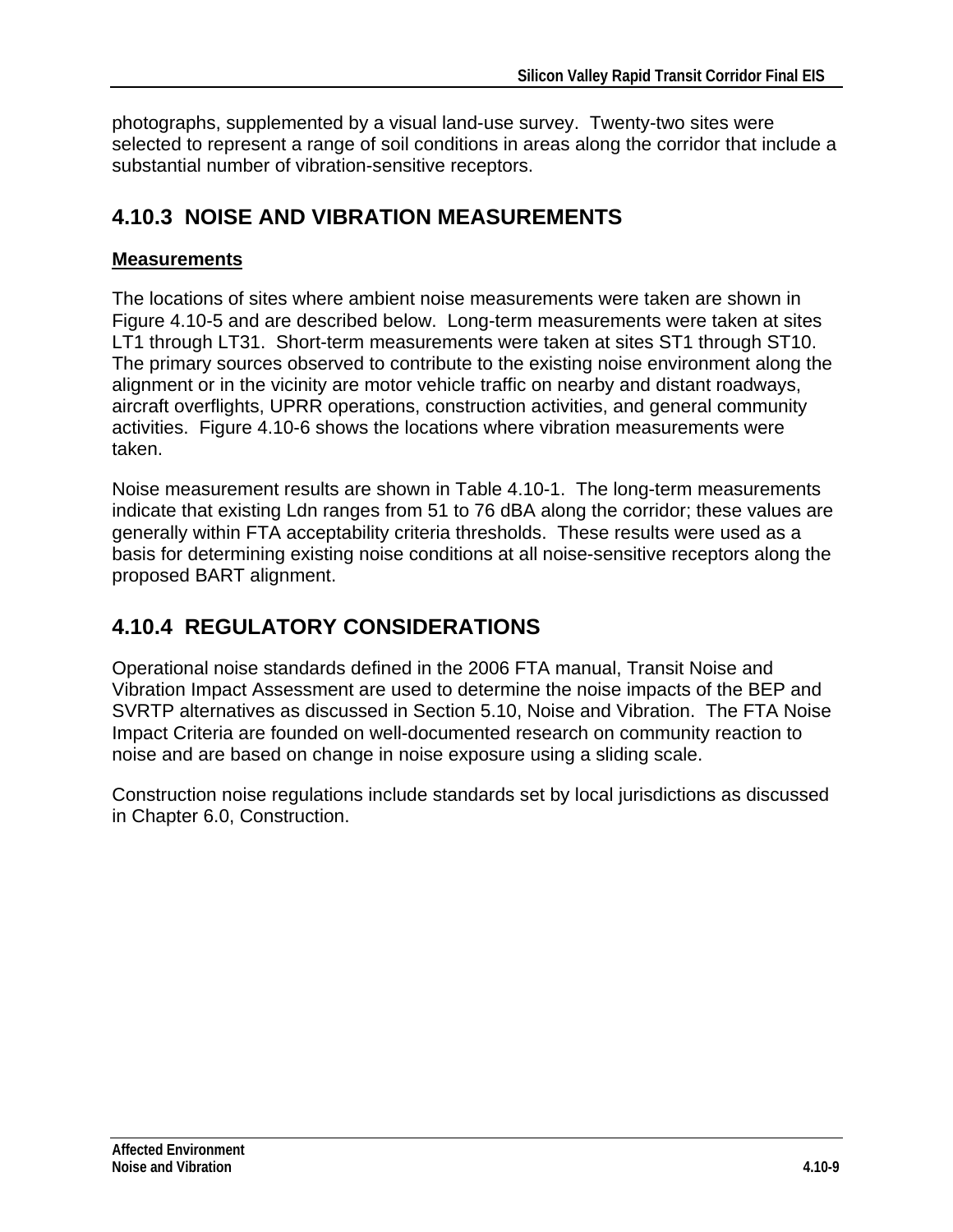

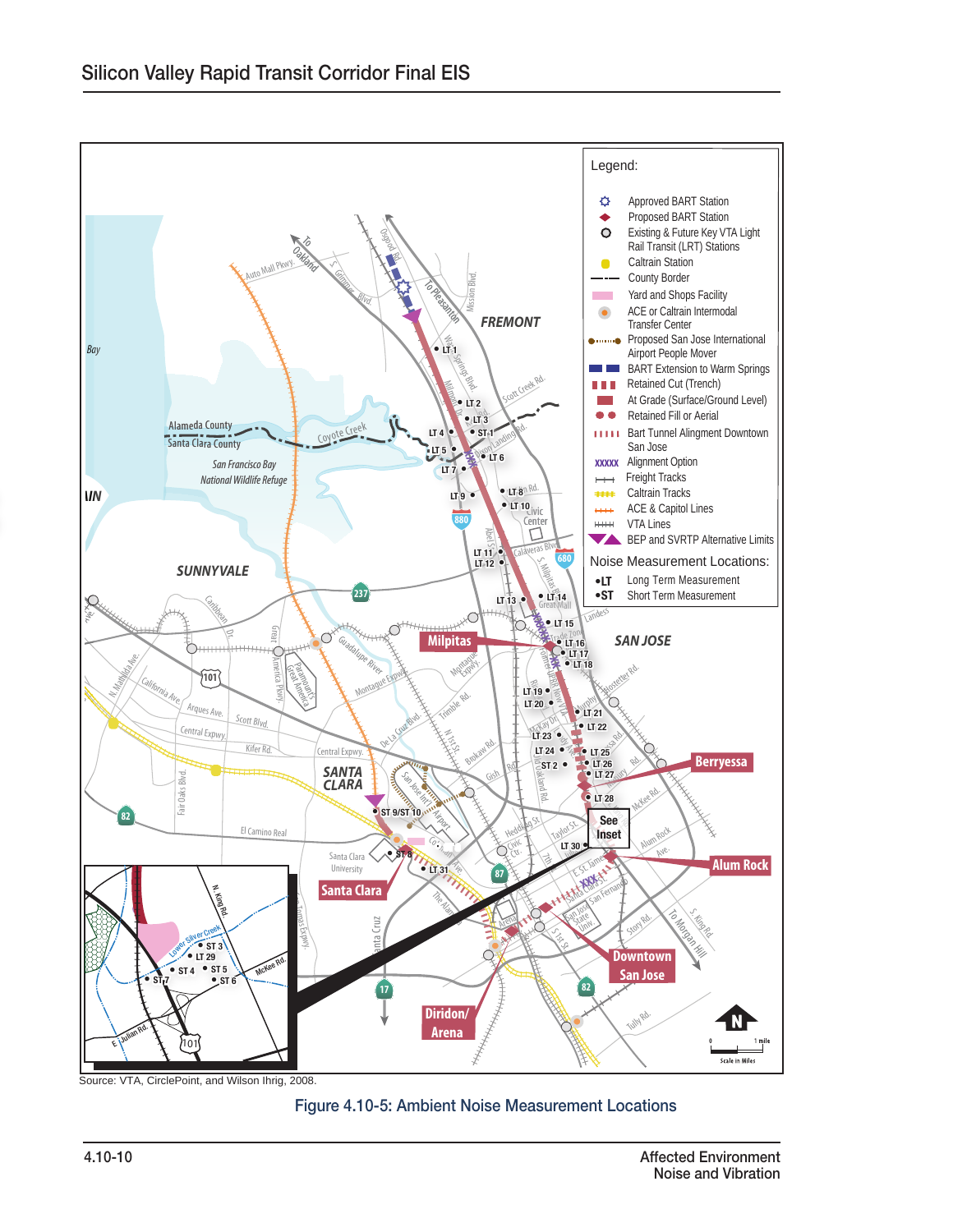

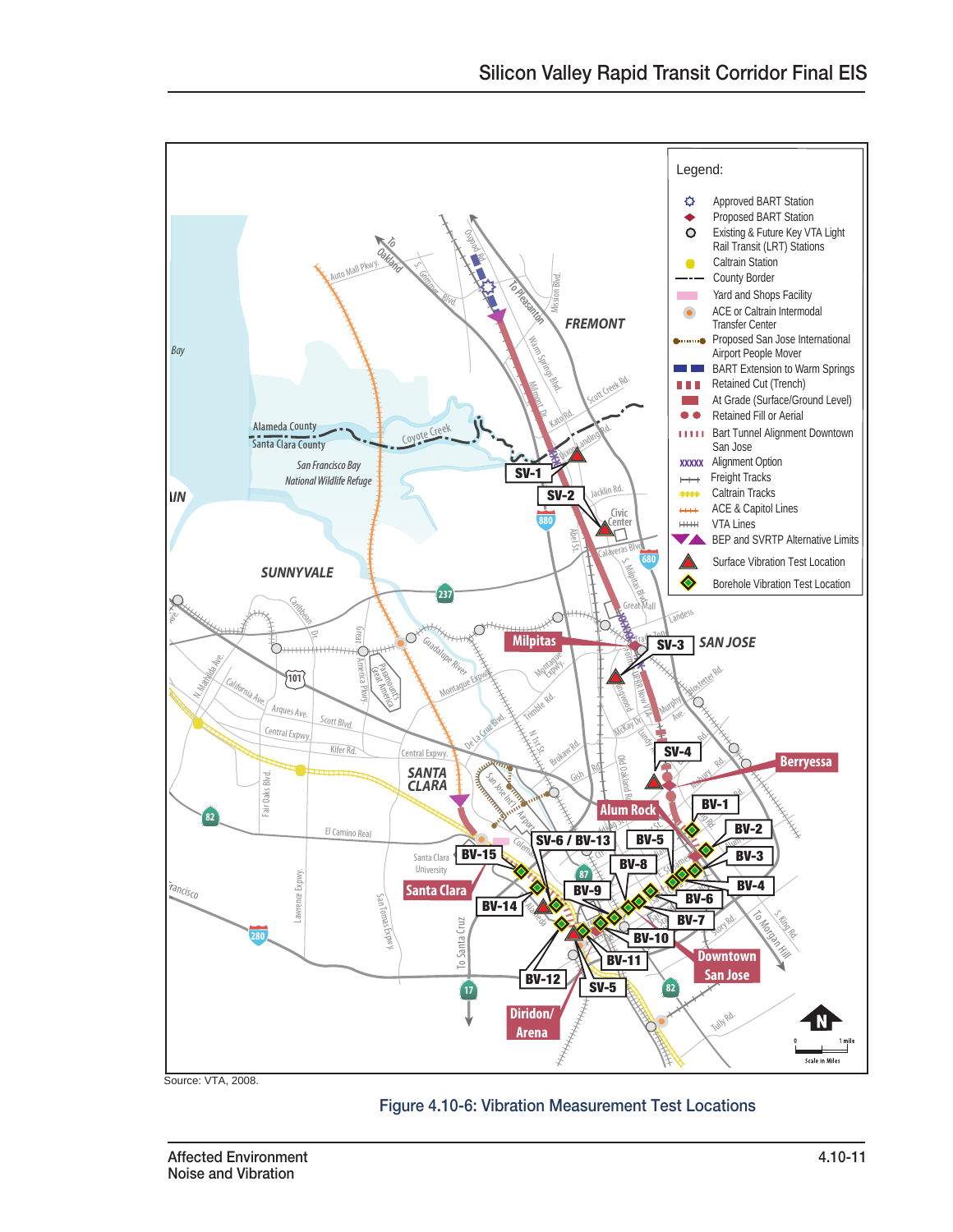|                 | <b>Measurement Location</b>           |                                                                                                                     | <b>Start Date of</b>     | <b>Measurement</b> | Noise Exposure <sup>a</sup> |
|-----------------|---------------------------------------|---------------------------------------------------------------------------------------------------------------------|--------------------------|--------------------|-----------------------------|
| Site #          | <b>Description</b>                    | <b>Source of Ambient Noise</b>                                                                                      | <b>Measurement</b>       | Time (hrs)         | (dBA)                       |
| <b>LTWS</b>     | 44788 Old Warm Springs<br>Road        |                                                                                                                     | 05/15/02                 | 24                 | 61                          |
| LT <sub>1</sub> | 47651 Westinghouse Drive              | UPRR trains, distant vehicle traffic                                                                                | 12/08/04                 | 24                 | 65                          |
| LT <sub>2</sub> | 231 Dixon Landing Road                |                                                                                                                     | 03/07/02                 | 24                 | 57                          |
| LT <sub>3</sub> | Mobile Home Park @ 51<br>Via Ensenada |                                                                                                                     | 12/5/01                  | 24                 | 59                          |
| LT4             | <b>Milmont Drive</b>                  | UPRR trains, vehicle traffic along<br>Milmont Dr.                                                                   | 10/01/04                 | 24                 | 63                          |
| LT <sub>5</sub> | S.F. Res. @ 1151<br>Summerwind Way    |                                                                                                                     | 12/5/01                  | 24                 | 56                          |
| LT6             | S.F. Res. @ 899 Erie Circle           |                                                                                                                     | 12/08/04                 | 24                 | 62                          |
| LT7             | 102 Pescadero Street                  | UPRR trains, vehicle traffic on Abel St,<br>railroad activity in UPRR Milpitas Yard                                 | 09/27/04                 | 24                 | 56                          |
| LT8             | 46 Meadowland Drive                   | Railroad activity in UPRR Milpitas<br>Yard, vehicle traffic on North Milpitas<br>Blvd.                              | 10/01/04 and<br>12/15/04 | 24                 | 69                          |
| LT9             | 580 Berryessa Street                  | UPRR trains, railroad activity in UPRR<br>Milpitas Yard, vehicle traffic along Abel<br>St. and North Milpitas Blvd. | 12/09/04                 | 24                 | 59                          |
| <b>LT10</b>     | Retirement Community @                |                                                                                                                     | 12/4/01                  | 24                 | 60                          |
| <b>LT11</b>     | 186 Beresford Court                   |                                                                                                                     | 01/13/02                 | 24                 | 62                          |
| <b>LT12</b>     | Parc Metropolitan<br>Condominium      |                                                                                                                     | 09/27/04                 | 24                 | 60                          |
| LT13            | Courtyard                             | UPRR trains, vehicle traffic along<br>Montague Exwy., local activity at the<br><b>Great Mall</b>                    | 12/15/04                 | 24                 | 62                          |
| <b>LT14</b>     | The Crossing Luxury Apt               | Vehicle traffic on Capitol Ave, UPRR<br>trains, horn noise from railroad grade<br>crossing, VTA light rail vehicles | 09/27/04                 | 24                 | 67                          |

**Table 4.10-1: Summary of Ambient Noise Measurement Results**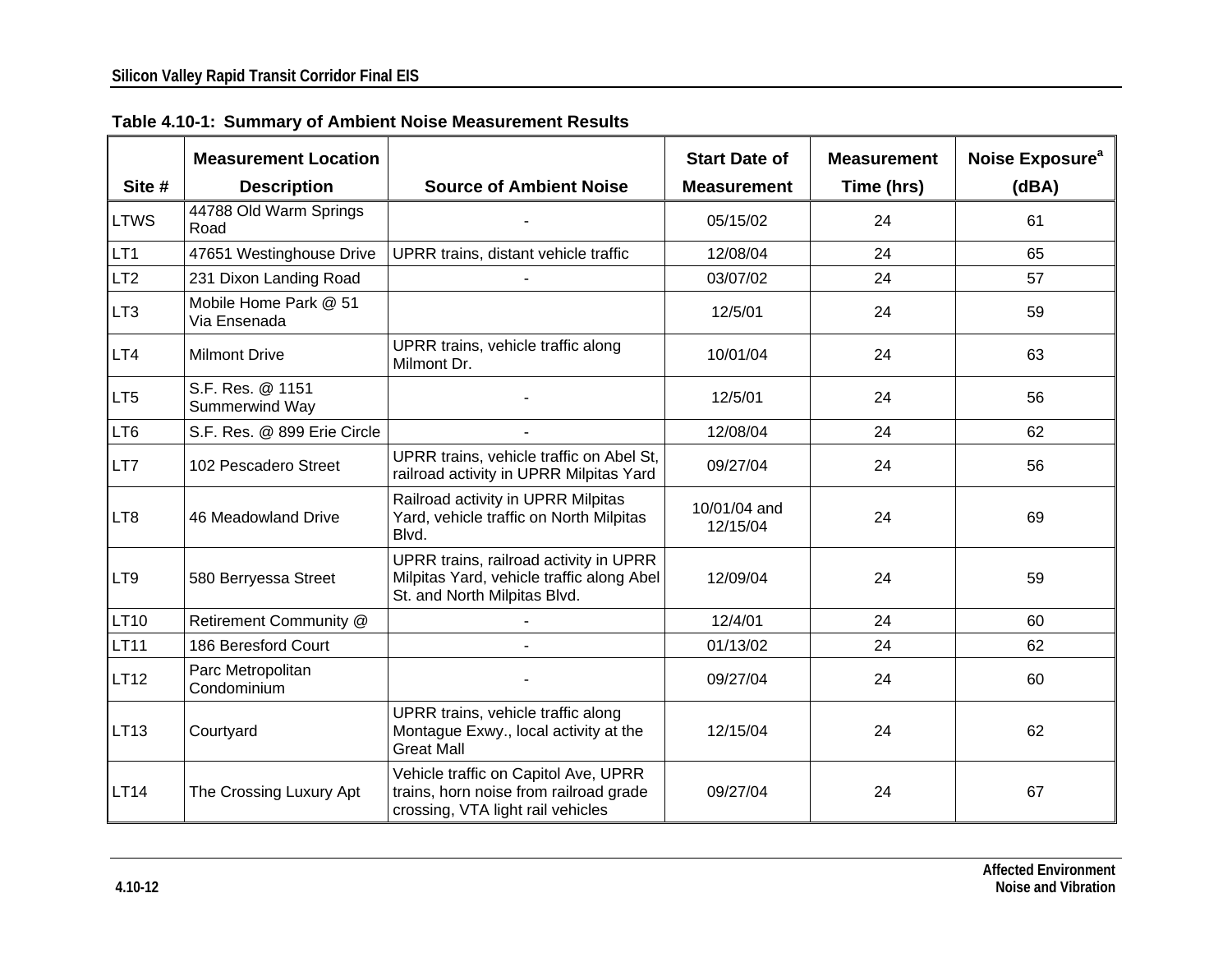|             | <b>Measurement Location</b>                   |                                                                                     | <b>Start Date of</b> | <b>Measurement</b> | Noise Exposure <sup>a</sup> |
|-------------|-----------------------------------------------|-------------------------------------------------------------------------------------|----------------------|--------------------|-----------------------------|
| Site #      | <b>Description</b>                            | <b>Source of Ambient Noise</b>                                                      | <b>Measurement</b>   | Time (hrs)         | (dBA)                       |
| <b>LT15</b> | North Star Circle                             | UPRR trains, vehicle traffic on Trade<br>Zone Blvd., and local activity             | 10/01/04             | 24                 | 58                          |
| <b>LT16</b> | Religious Temple @ 722<br><b>Main Street</b>  |                                                                                     | 12/6/01              | 24                 | 56                          |
| <b>LT17</b> | S.F. Res. @ 1827<br>Flickenger Avenue         |                                                                                     | 01/14/02             | 24                 | 61                          |
| <b>LT18</b> | S.F. Res. @ 1739 Silvertree<br><b>Drive</b>   |                                                                                     | 01/14/02             | 24                 | 58                          |
| LT19        | S.F. Res. @ 1675 Silvertree<br><b>Drive</b>   |                                                                                     | 01/14/02             | 24                 | 58                          |
| LT20        | S.F. Res. @ 1610 Cleo<br><b>Springs Court</b> |                                                                                     | 01/14/02             | 24                 | 56                          |
| <b>LT21</b> | 1435 Rue Avati                                | $\blacksquare$                                                                      | 09/27/04             | 24                 | 56                          |
| <b>LT22</b> | S.F. Res. @ 1500 Gordy<br><b>Drive</b>        |                                                                                     | 12/4/01              | 24                 | 61                          |
| <b>LT23</b> | 1698 Sierra Road                              |                                                                                     | 12/15/04             | 24                 | 65                          |
| LT24        | S.F. Res. @ 1767 Caloosa<br>Court             |                                                                                     | 12/3/01              | 24                 | 57                          |
| <b>LT25</b> | Heavenly Bamboo Court                         | $\blacksquare$                                                                      | 10/01/04             | 24                 | 60                          |
| <b>LT26</b> | S.F. Res. @ 1224<br><b>Royalcrest Drive</b>   |                                                                                     | 12/3/01              | 24                 | 57                          |
| <b>LT27</b> | S.F. Res. @ 1157<br>Rosenbriar Way            |                                                                                     | 03/07/02             | 24                 | 57                          |
| <b>LT28</b> | 1701 Holin Street                             |                                                                                     | 03/07/02             | 24                 | 58                          |
| LT29        | North 33rd Street/Melody<br>Lane              | Vehicle traffic on US 101, aviation<br>noise from San Jose International<br>Airport | 10/10/07             | 24                 | 60                          |
| LT30        | 1666 Pala Ranch Circle                        | Vehicle traffic along Wooster St., body<br>shop activities across the street        | 12/6/01              | 24                 | 66                          |